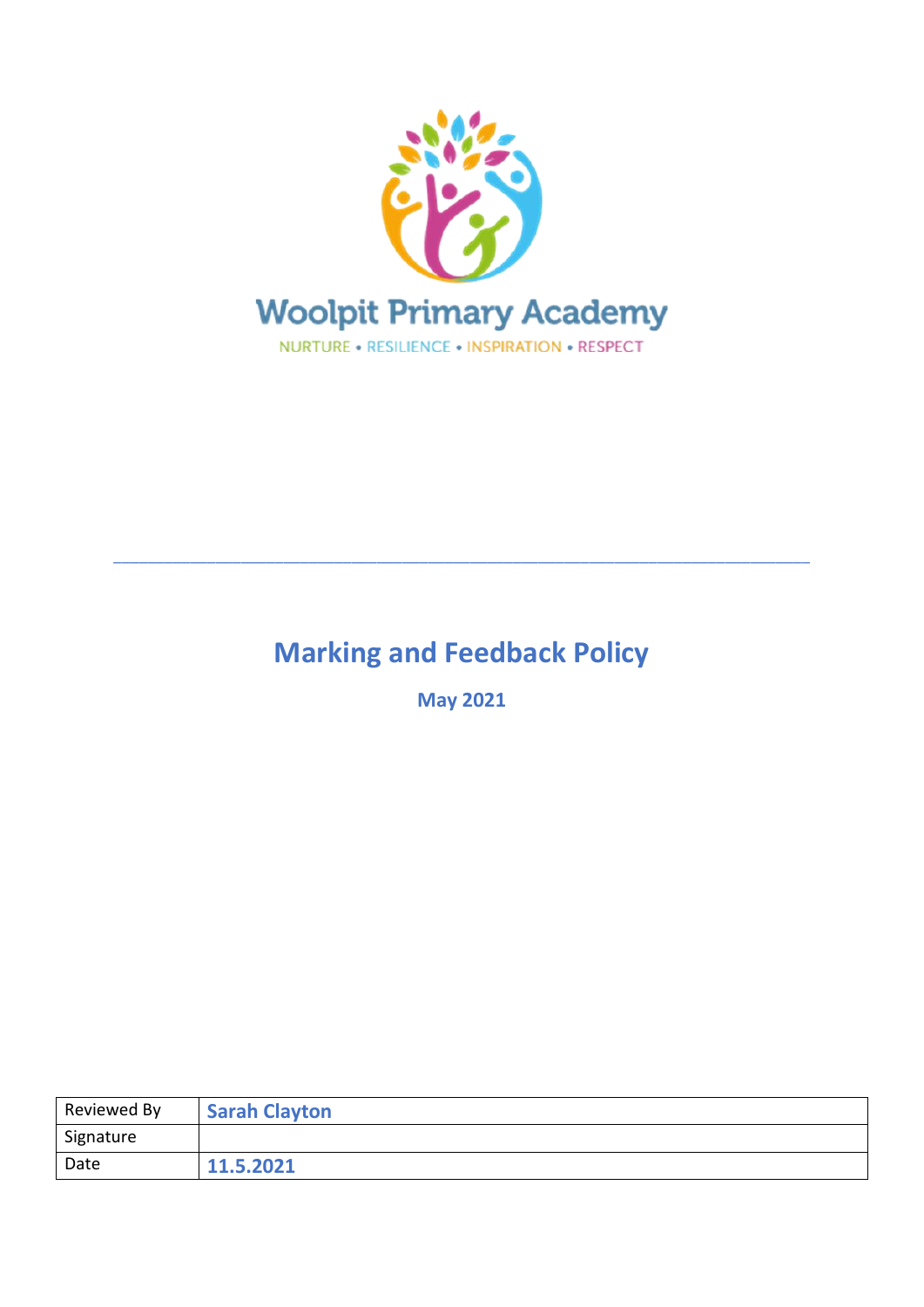### **Our vision**

Our core values are; **Nurture, Resilience, Respect, Inspiration**, which are at the heart of all we do. This is to ensure children leave Woolpit Primary Academy with a love of learning, as resilient individuals who are prepared for their futures. Our nurturing approach will ensure all pupils grow into well-rounded individuals with healthy minds. Children will leave our primary school as respectful members of the community; inspired to learn and motivated to achieve.

### **Rational**

The development of this Feedback and Marking Policy ensures consistency of feedback across the school; it ensures that the learning and written work of each child is respected and is dealt with sensitively and positively. Through our structured system of feedback and marking, we are able to identify strengths and areas for development. Marking of written work is used as part of on-going formative assessment and serves to move the child on in his/her learning.

#### **Children must understand what they are learning**

How this is achieved:

- The learning objective is shared at the point where is best for the children.
- Success criteria will be shared or developed with the children.

This can be done in a number of ways such as:

- Sharing the success criteria that has been created to help them understand the steps to learning
- Creating success criteria after appropriate modelling from the teacher (for a new topic)
- Children correcting or reordering a success criteria
- Through seeing an end product and identifying success.

## **Role of the teacher**

- To ensure that the marking policy is adhered as part of their day to day professional duty.
- To ensure progress is made by using appropriate developmental marking/feedback
- To build time into the daily lessons to enable the children to read and act upon comments made in books, either as a guided group or independently.
- To ensure next step marking is provided to children, in their books, at least once a week at for each subject and lighter marking for every other piece.

### **Forms of Marking**

- Success and next steps to learning
- Verbal feedback
- Peer marking
- Self-marking against learning objective/success criteria

As a result of both verbal and written feedback pupils will:

- Understand what they have done well
- Be clear on how to improve their work
- Make visible signs of improvement